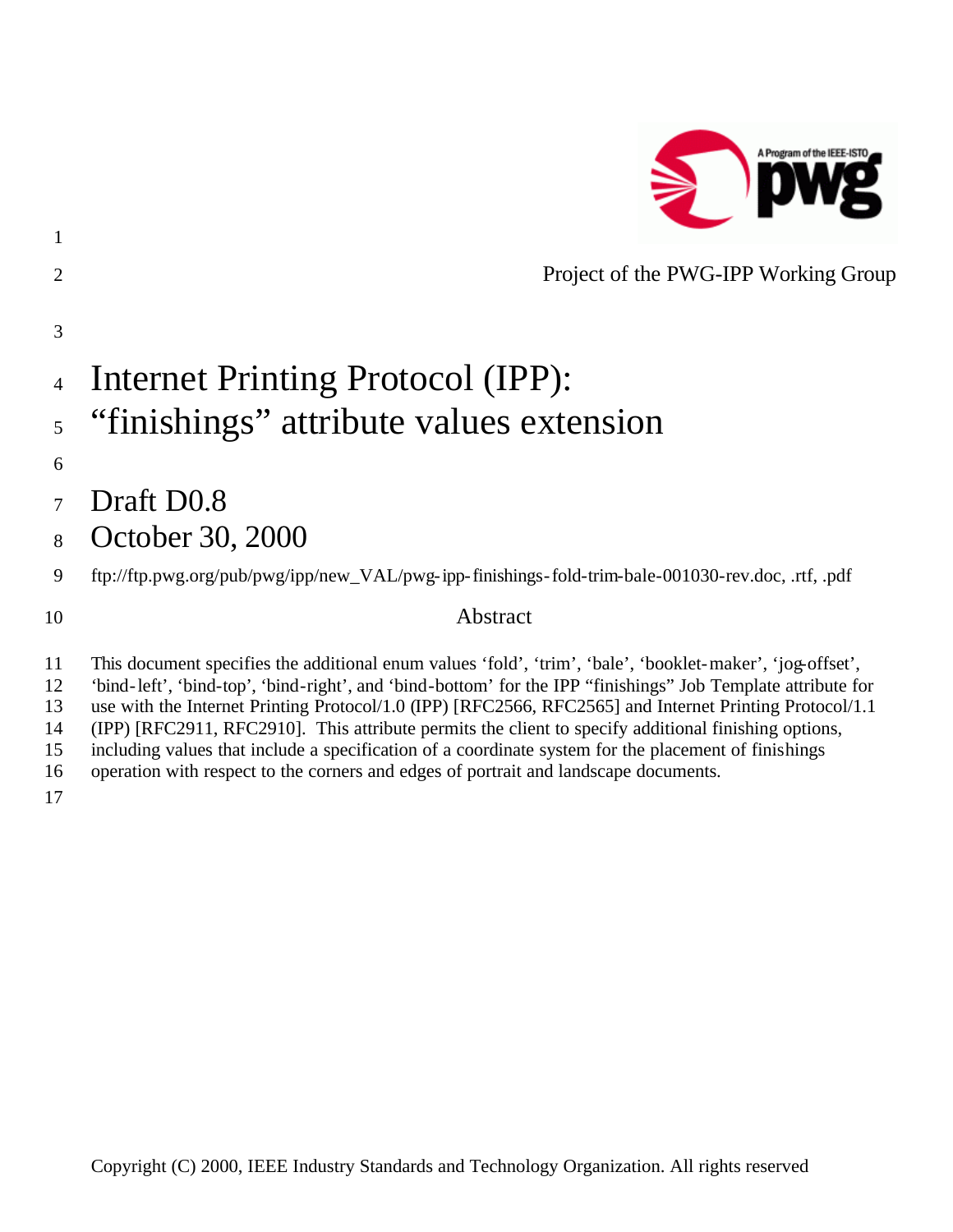Copyright (C) 2000, IEEE Industry Standards and Technology Organization. All rights reserved.

This document may be copied and furnished to others, and derivative works that comment on, or otherwise

- explain it or assist in its implementation may be prepared, copied, published and distributed, in whole or in
- part, without restriction of any kind, provided that the above copyright notice, this paragraph and the title of
- the Document as referenced below are included on all such copies and derivative works. However, this
- document itself may not be modified in any way, such as by removing the copyright notice or references to
- the IEEE-ISTO and the Printer Working Group, a program of the IEEE-ISTO.
- Title: Internet Printing Protocol (IPP): "finishings" attribute values extension
- The IEEE-ISTO and the Printer Working Group DISCLAIM ANY AND ALL WARRANTIES,
- WHETHER EXPRESS OR IMPLIED INCLUDING (WITHOUT LIMITATION) ANY IMPLIED
- WARRANTIES OF MERCHANTABILITY OR FITNESS FOR A PARTICULAR PURPOSE.

The Printer Working Group, a program of the IEEE-ISTO, reserves the right to make changes to the

document without further notice. The document may be updated, replaced or made obsolete by other

documents at any time.

The IEEE-ISTO takes no position regarding the validity or scope of any intellectual property or other rights

that might be claimed to pertain to the implementation or use of the technology described in this document

or the extent to which any license under such rights might or might not be available; neither does it

represent that it has made any effort to identify any such rights.

The IEEE-ISTO invites any interested party to bring to its attention any copyrights, patents, or patent

applications, or other proprietary rights which may cover technology that may be required to implement the

contents of this document. The IEEE-ISTO and its programs shall not be responsible for identifying patents

for which a license may be required by a document and/or IEEE-ISTO Industry Group Standard or for

conducting inquiries into the legal validity or scope of those patents that are brought to its attention.

- Inquiries may be submitted to the IEEE-ISTO by e-mail at:
- 

41 ieee-isto@ieee.org.

The Printer Working Group acknowledges that the IEEE-ISTO (acting itself or through its designees) is,

- and shall at all times, be the sole entity that may authorize the use of certification marks, trademarks, or
- other special designations to indicate compliance with these materials.
- Use of this document is wholly voluntary. The existence of this document does not imply that there are no other ways to produce, test, measure, purchase, market, or provide other goods and services related to its scope.
-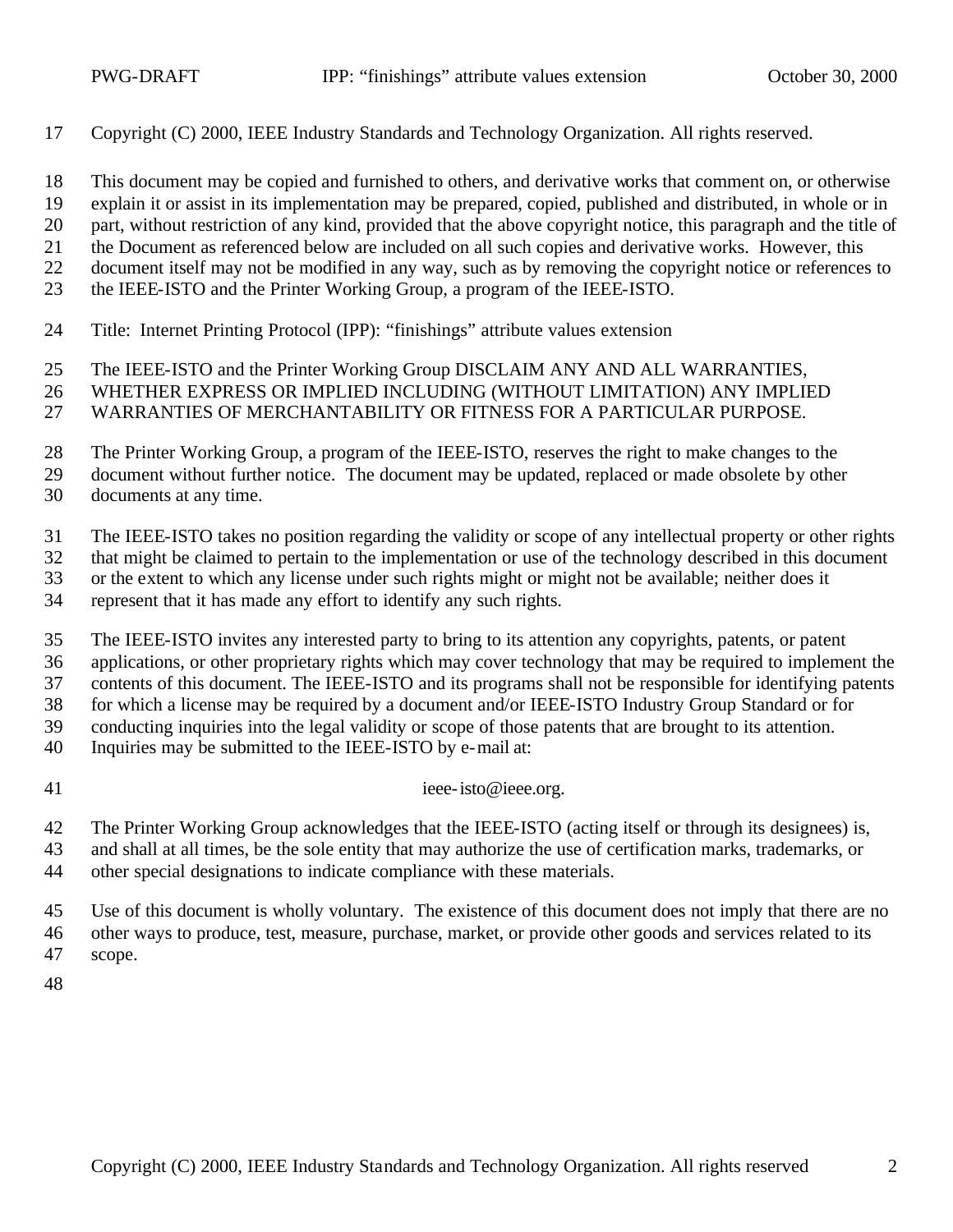| 48       |                |                                                                                 |  |
|----------|----------------|---------------------------------------------------------------------------------|--|
| 49       |                | <b>TABLE OF CONTENTS</b>                                                        |  |
| 50       |                |                                                                                 |  |
| 51       | $\mathbf{1}$   |                                                                                 |  |
| 52       |                | 1.1                                                                             |  |
| 53       |                | 1.2                                                                             |  |
| 54       | 2              |                                                                                 |  |
| 55       | 3              |                                                                                 |  |
| 56       | $\overline{4}$ |                                                                                 |  |
| 57       | 5              |                                                                                 |  |
| 58       | 6              |                                                                                 |  |
| 59       | 7              |                                                                                 |  |
| 60       | 8              |                                                                                 |  |
| 61       | 9              |                                                                                 |  |
| 62       | 10             | Appendix B: Description of the IEEE Industry Standards and Technology (ISTO) 10 |  |
| 63       | 11             |                                                                                 |  |
| 64<br>65 |                |                                                                                 |  |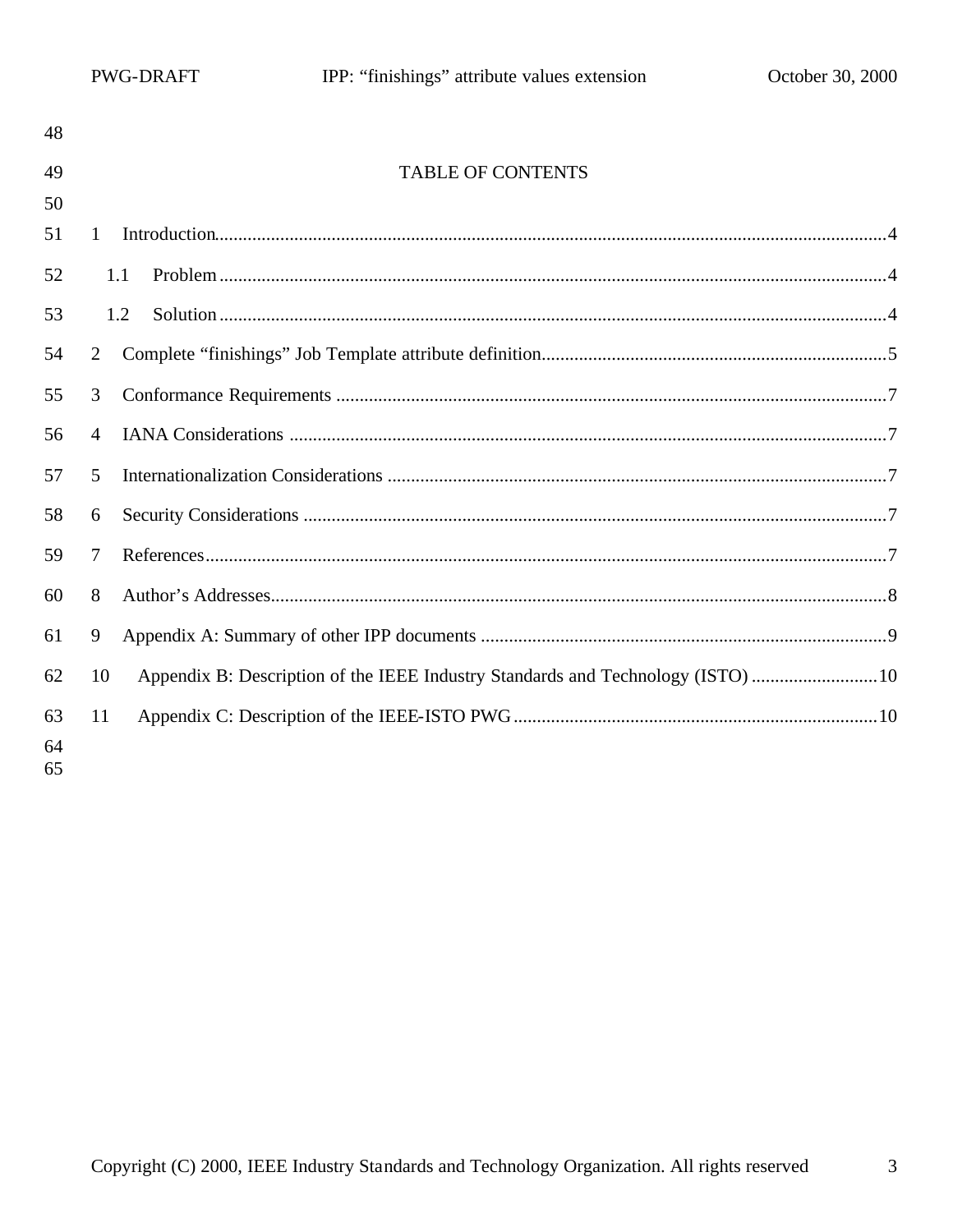#### **1 Introduction**

#### **1.1 Problem**

 Need additional enum values for finishing to specify which of four corners to put a single staple, which of four edges to put two staples, which of four edges to bind, and generic values for the following: fold, trim, bale, saddle stitch, edge stitch, signature booklet maker and jog-offset.

#### **1.2 Solution**

The coordinate system scheme agrees with the Finisher MIB which in turn follows the ISO DPA approach

of using a coordinate system as if the document were portrait. The approach for coordinate system being

relative to the intended reading direction depends on the device being able to understand the orientation

 embedded in the PDL, which is too problematic for many PDLs. The approach for the coordinate system of being relative to the media feed direction is too dependent on the way the device is currently set up, i.e.,

pulling short edge first vs. long edge first, and can vary between different output-bins in the same device.

Additional (new) symbolic names of these enum values are:

| 79 | fold                                                                                                           |  |
|----|----------------------------------------------------------------------------------------------------------------|--|
| 80 | trim                                                                                                           |  |
| 81 | bale                                                                                                           |  |
| 82 | booklet-maker                                                                                                  |  |
| 83 | jog-offset                                                                                                     |  |
| 84 | bind-left                                                                                                      |  |
| 85 | bind-top                                                                                                       |  |
| 86 | bind-right                                                                                                     |  |
| 87 | bind-bottom                                                                                                    |  |
| 88 |                                                                                                                |  |
| 89 | Although not a part of this specification, more specific values for saddle-stitch and fold could be considered |  |
| 90 | once adequate definitions have been developed. Some examples are:                                              |  |
| 91 | saddle-stitch-single-long                                                                                      |  |
| 92 | saddle-stitch-single-short                                                                                     |  |
| 93 | saddle-stitch-dual-long                                                                                        |  |
| 94 | saddle-stitch-dual-short                                                                                       |  |
| 95 | fold-in-half-long                                                                                              |  |
| 96 | fold-in-half-short                                                                                             |  |
| 97 | fold-in-thirds-long                                                                                            |  |
| 98 | fold-in-thirds-short                                                                                           |  |
| 99 | fold-z-long                                                                                                    |  |

fold-z-short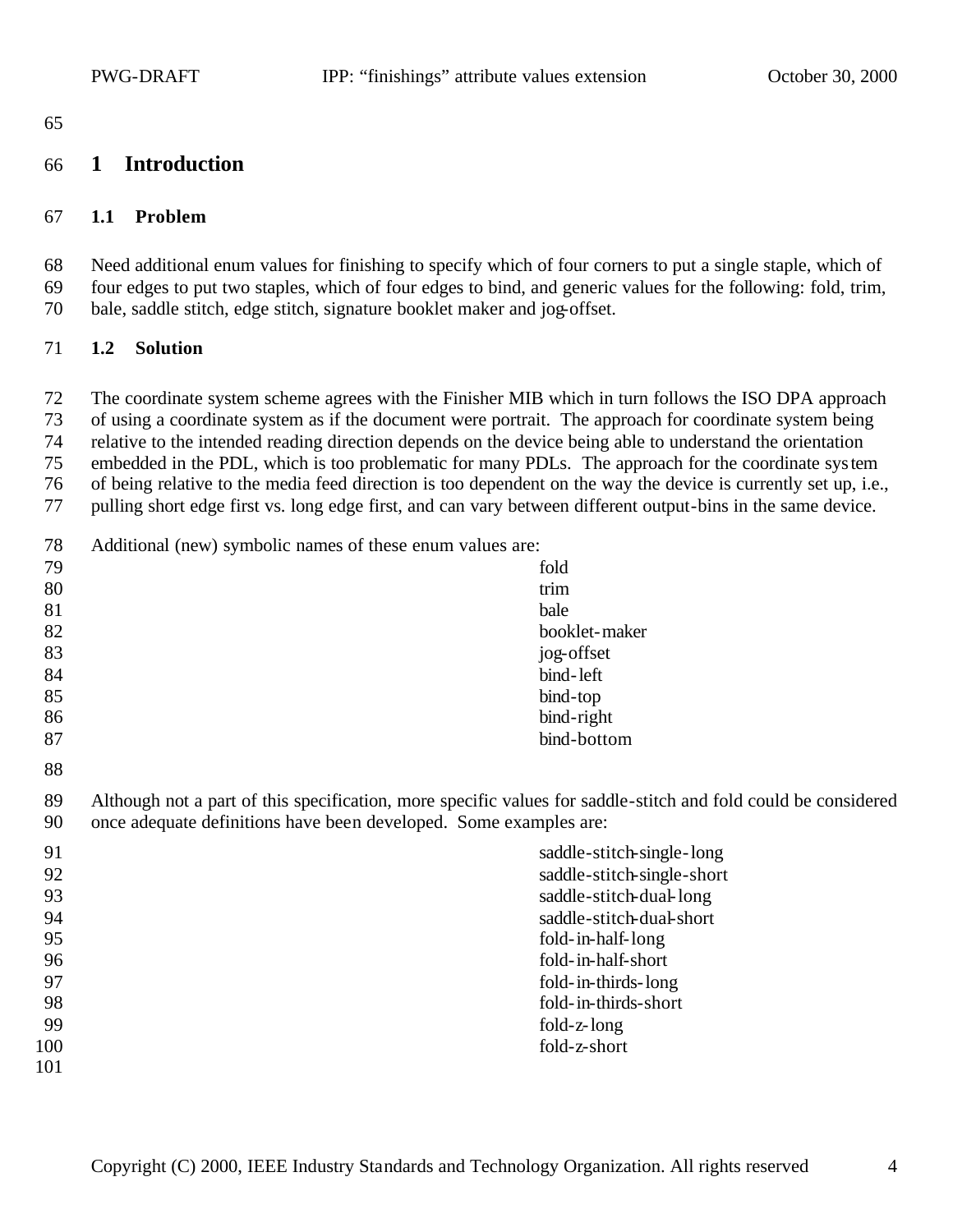#### **2 Complete "finishings" Job Template attribute definition**

*Note: [RFC2911] defines generic enum values: 3-9 and more-specific stitching and stapling enum values:* 

*20-31. This document defines generic enum values: 10-14 and more specific binding enum values: 50-53.* 

*The entire definition of "finishings" from [RFC2911] section 4.2.6 is reproduced here verbatim with the* 

*addition of the new enum values for the convenience of the reader.*

#### **4.2.6 finishings (1setOf type2 enum)**

This attribute identifies the finishing operations tha t the Printer uses for each copy of each printed

 document in the Job. For Jobs with multiple documents, the "multiple-document-handling" attribute determines what constitutes a "copy" for purposes of finishing.

Standard enum values are:

| 112<br>113               | Value                | Symbolic Name and Description                                                                                                                                                                                                                                                                                    |
|--------------------------|----------------------|------------------------------------------------------------------------------------------------------------------------------------------------------------------------------------------------------------------------------------------------------------------------------------------------------------------|
| 114                      | $\cdot$ 3'           | 'none': Perform no finishing                                                                                                                                                                                                                                                                                     |
| 115<br>116               | 4'                   | 'staple': Bind the document(s) with one or more staples. The exact number and placement<br>of the staples is site-defined.                                                                                                                                                                                       |
| 117<br>118<br>119<br>120 | $\cdot$ 5'           | 'punch': This value indicates that holes are required in the finished document. The exact<br>number and placement of the holes is site-defined The punch specification MAY be<br>satisfied (in a site- and implementation-specific manner) either by drilling/punching,<br>or by substituting pre-drilled media. |
| 121<br>122<br>123        | 6'                   | 'cover': This value is specified when it is desired to select a non-printed (or pre-printed)<br>cover for the document. This does not supplant the specification of a printed cover<br>(on cover stock medium) by the document itself.                                                                           |
| 124<br>125               | $\cdot$ 7'           | 'bind': This value indicates that a binding is to be applied to the document; the type and<br>placement of the binding is site-defined.                                                                                                                                                                          |
| 126<br>127<br>128        | $\cdot_8$            | 'saddle-stitch': Bind the document(s) with one or more staples (wire stitches) along the<br>middle fold. The exact number and placement of the staples and the middle fold is<br>implementation and/or site-defined.                                                                                             |
| 129<br>130<br>131        | $\cdot$ 9'           | 'edge-stitch': Bind the document(s) with one or more staples (wire stitches) along one edge.<br>The exact number and placement of the staples is implementation and/or site-<br>defined.                                                                                                                         |
| 132<br>133               | $^{\circ}10^{\circ}$ | 'fold': Fold the document(s) with one or more folds. The exact number and orientations of<br>the folds is implementation and/or site-defined.                                                                                                                                                                    |
| 134<br>135               | '11'                 | 'trim': Trim the document(s) on one or more edges. The exact number of edges and the<br>amount to be trimmed is implementation and/or site-defined.                                                                                                                                                              |
| 136                      | '12'                 | 'bale': Bale the document(s). The type of baling is implementation and/or site-defined.                                                                                                                                                                                                                          |
| 137<br>138               | '13'                 | 'booklet-maker': Deliver the document(s) to the signature booklet maker. This value is a<br>short cut for specifying a job that is to be folded, trimmed and then saddle-stitched.                                                                                                                               |
| 139<br>140<br>141        | $^{\circ}14'$        | 'jog-offset': Shift each copy of an output document from the previous copy by a small<br>amount which is device dependent. This value has no effect on the "job-sheet". This<br>value SHOULD NOT have an effect if each copy of the job consists of one sheet.                                                   |
| 142                      | $15' - 19'$          | reserved for future generic finishing enum values.                                                                                                                                                                                                                                                               |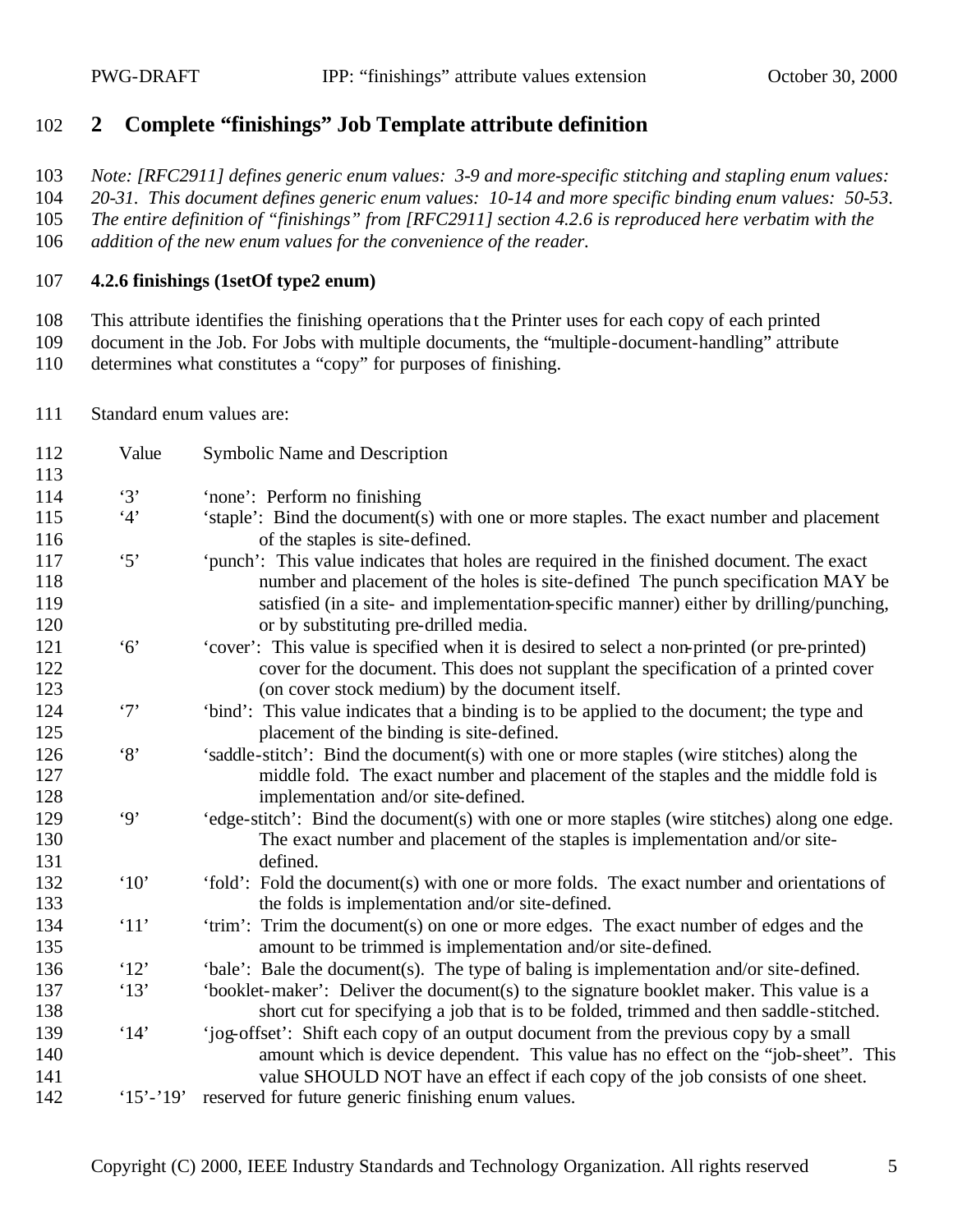The following values are more specific stapling, stitching and binding values; they indicate a corner or an edge as if the document were a portrait document (see section 4.2.6.1):

- <sup>145</sup> '20' 'staple-top-left': Bind the document(s) with one or more staples in the top left corner.<br><sup>146</sup> '21' 'staple-bottom-left': Bind the document(s) with one or more staples in the bottom left '21' 'staple-bottom-left': Bind the document(s) with one or more staples in the bottom left corner. '22' 'staple-top-right': Bind the document(s) with one or more staples in the top right corner. '23' 'staple-bottom-right': Bind the document(s) with one or more staples in the bottom right corner. '24' 'edge-stitch-left': Bind the document(s) with one or more staples (wire stitches) along the left edge. The exact number and placement of the staples is implementation and/or 153 site-defined.<br>154 '25' 'edge-stitch-top': B '25' 'edge-stitch-top': Bind the document(s) with one or more staples (wire stitches) along the top edge. The exact number and placement of the staples is implementation and/or 156 site-defined. '26' 'edge-stitch-right': Bind the document(s) with one or more staples (wire stitches) along the right edge. The exact number and placement of the staples is implementation and/or 159 site-defined. '27' 'edge-stitch-bottom': Bind the document(s) with one or more staples (wire stitches) along the bottom edge. The exact number and placement of the staples is implementation 162 and/or site-defined. '28' 'staple-dual-left': Bind the document(s) with two staples (wire stitches) along the left edge assuming a portrait document (see above). '29' 'staple-dual-top': Bind the document(s) with two staples (wire stitches) along the top edge assuming a portrait document (see above). '30' 'staple-dual-right': Bind the document(s) with two staples (wire stitches) along the right edge assuming a portrait document (see above). '31' 'staple-dual-bottom': Bind the document(s) with two staples (wire stitches) along the bottom edge assuming a portrait document (see above). '32'-'49' reserved for future specific stapling and stitching enum values. '50' 'bind-left': Bind the document(s) along the left edge; the type of the binding is site-defined. '51' 'bind-top': Bind the document(s) along the top edge; the type of the binding is site-defined. '52' 'bind-right': Bind the document(s) along the right edge; the type of the binding is site- defined. '53' 'bind-bottom': Bind the document(s) along the bottom edge; the type of the binding is site- defined. '54'-MAX reserved for future specific binding enum values and other groups of enum values, such as 180 folding, trimming, and baling. The 'staple-xxx' values are specified with respect to the document as if the document were a portrait document. If the document is actually a landscape or a reverse-landscape document, the client supplies the appropriate transformed value. For example, to position a staple in the upper left hand corner of a landscape document when held for reading, the client supplies the 'staple-bottom-left' value (since landscape is defined as a +90 degree rotation of the image with respect to the media from portrait, i.e., anti-
- clockwise). On the other hand, to position a staple in the upper left hand corner of a reverse-landscape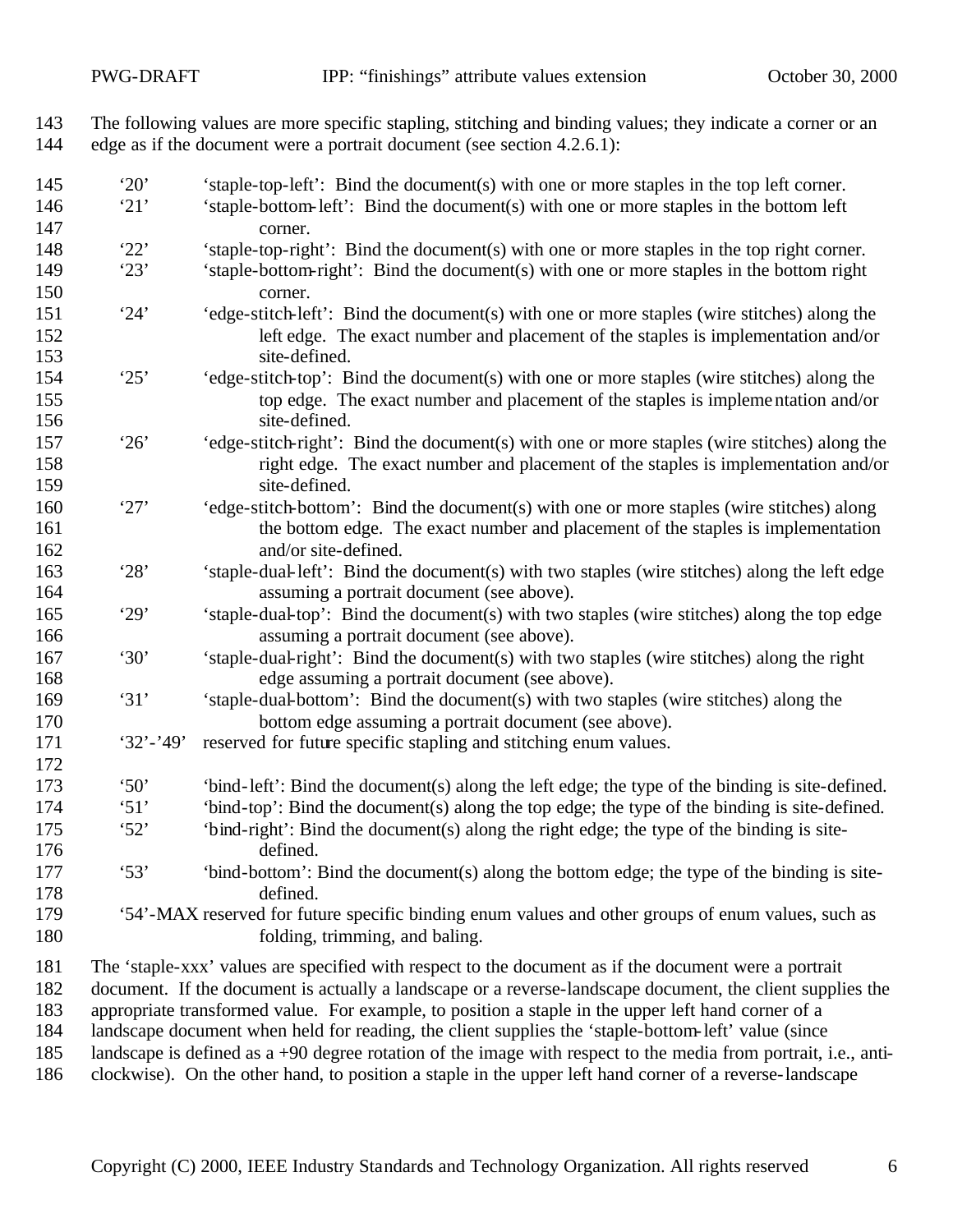document when held for reading, the client supplies the 'staple-top-right' value (since reverse-landscape is defined as a -90 degree rotation of the image with respect to the media from portrait, i.e., clockwise).

- The angle (vertical, horizontal, angled) of each staple with respect to the document depends on the
- implementation which may in turn depend on the value of the attribute.
- Note: The effect of this attribute on jobs with multiple documents is controlled by the "multiple-document-
- handling" job attribute (section 4.2.4) and the relationship of this attribute and the other attributes that
- control document processing is described in section 15.3.
- If the client supplies a value of 'none' along with any other combination of values, it is the same as if only that other combination of values had been supplied (that is the 'none' value has no effect).

# **3 Conformance Requirements**

 The Printer and client conformance requirements for supporting this attribute are the same as for any Job Template attribute (see [RFC2911]).

# **4 IANA Considerations**

- These "finishings" type2 enum attribute values will be published by IANA according to the procedures in RFC 2911 [RFC2911] section 6.1 with the following URL:
- ftp.isi.edu/iana/assignments/ipp/attribute-values/finishings/fold-trim-bale.txt

## **5 Internationalization Considerations**

Normally, a client will provide localization of the enum values of this attribute to the language of the user.

## **6 Security Considerations**

 This extension poses no additional security threats or burdens than those in IPP/1.0 [RFC2566, RFC2565] 207 and IPP/1.1 [RFC2911, RFC2910]. However, implementations MAY support different access control to various finishing features, depending on the identity of the job submitting user.

## **7 References**

- [ipp-iig]
- Hastings, T., Manros, C., "Internet Printing Protocol/1.1: <draft-ietf-ipp-implementers-guide-v11- 01.txt>, work in progress, May 30, 2000.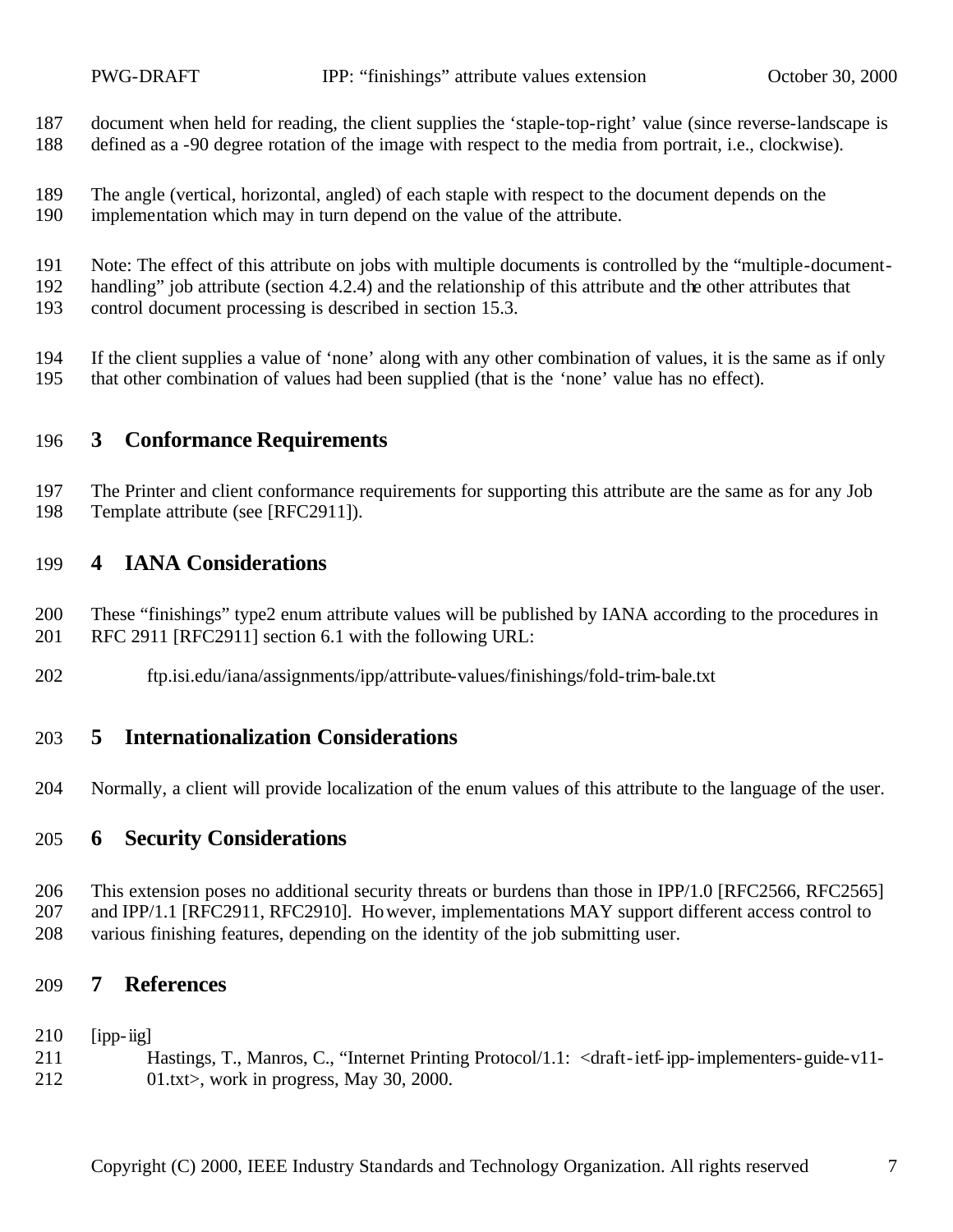| 213 | [RFC2565]                                                                                             |  |  |
|-----|-------------------------------------------------------------------------------------------------------|--|--|
| 214 | Herriot, R., Butler, S., Moore, P., Tuner, R., "Internet Printing Protocol/1.0: Encoding and          |  |  |
| 215 | Transport", RFC 2565, April 1999.                                                                     |  |  |
| 216 | [RFC2566]                                                                                             |  |  |
| 217 | R. deBry, T. Hastings, R. Herriot, S. Isaacson, P. Powell, "Internet Printing Protocol/1.0: Model and |  |  |
| 218 | Semantics", RFC 2566, April 1999.                                                                     |  |  |
| 219 | [RFC2567]                                                                                             |  |  |
| 220 | Wright, D., "Design Goals for an Internet Printing Protocol", RFC 2567, April 1999.                   |  |  |
| 221 | [RFC2568]                                                                                             |  |  |
| 222 | Zilles, S., "Rationale for the Structure and Model and Protocol for the Internet Printing Protocol",  |  |  |
| 223 | RFC 2568, April 1999.                                                                                 |  |  |
| 224 | [RFC2569]                                                                                             |  |  |
| 225 | Herriot, R., Hastings, T., Jacobs, N., Martin, J., "Mapping between LPD and IPP Protocols", RFC       |  |  |
| 226 | 2569, April 1999.                                                                                     |  |  |
| 227 | [RFC2639]                                                                                             |  |  |
| 228 | Hastings, T., Manros, C., "Internet Printing Protocol/1.0: Implementer's Guide", RFC 2639, July       |  |  |
| 229 | 1999.                                                                                                 |  |  |
| 230 | [RFC2910]                                                                                             |  |  |
| 231 | Herriot, R., Butler, S., Moore, P., Turner, R., and J. Wenn, "Internet Printing Protocol/1.1:         |  |  |
| 232 | Encoding and Transport", RFC 2910, September 2000.                                                    |  |  |
| 233 | [RFC2911]                                                                                             |  |  |
| 234 | Hastings, T., Herriot, R., deBry, R., Isaacson, S., and P. Powell, "Internet Printing Protocol/1.1:   |  |  |
| 235 | Model and Semantics", RFC 2911, September 2000.                                                       |  |  |
| 236 | <b>Author's Addresses</b><br>8                                                                        |  |  |
| 237 | Tom Hastings                                                                                          |  |  |
| 238 | Xerox Corporation                                                                                     |  |  |
| 239 | 737 Hawaii St. ESAE 231                                                                               |  |  |
| 240 | El Segundo, CA 90245                                                                                  |  |  |
| 241 |                                                                                                       |  |  |
| 242 | Phone: 310-333-6413                                                                                   |  |  |
| 243 | Fax: 310-333-5514                                                                                     |  |  |
| 244 | e-mail: hastings@cp10.es.xerox.com                                                                    |  |  |
| 245 |                                                                                                       |  |  |
| 246 | Don Fullman                                                                                           |  |  |
| 247 | Xerox Corporation                                                                                     |  |  |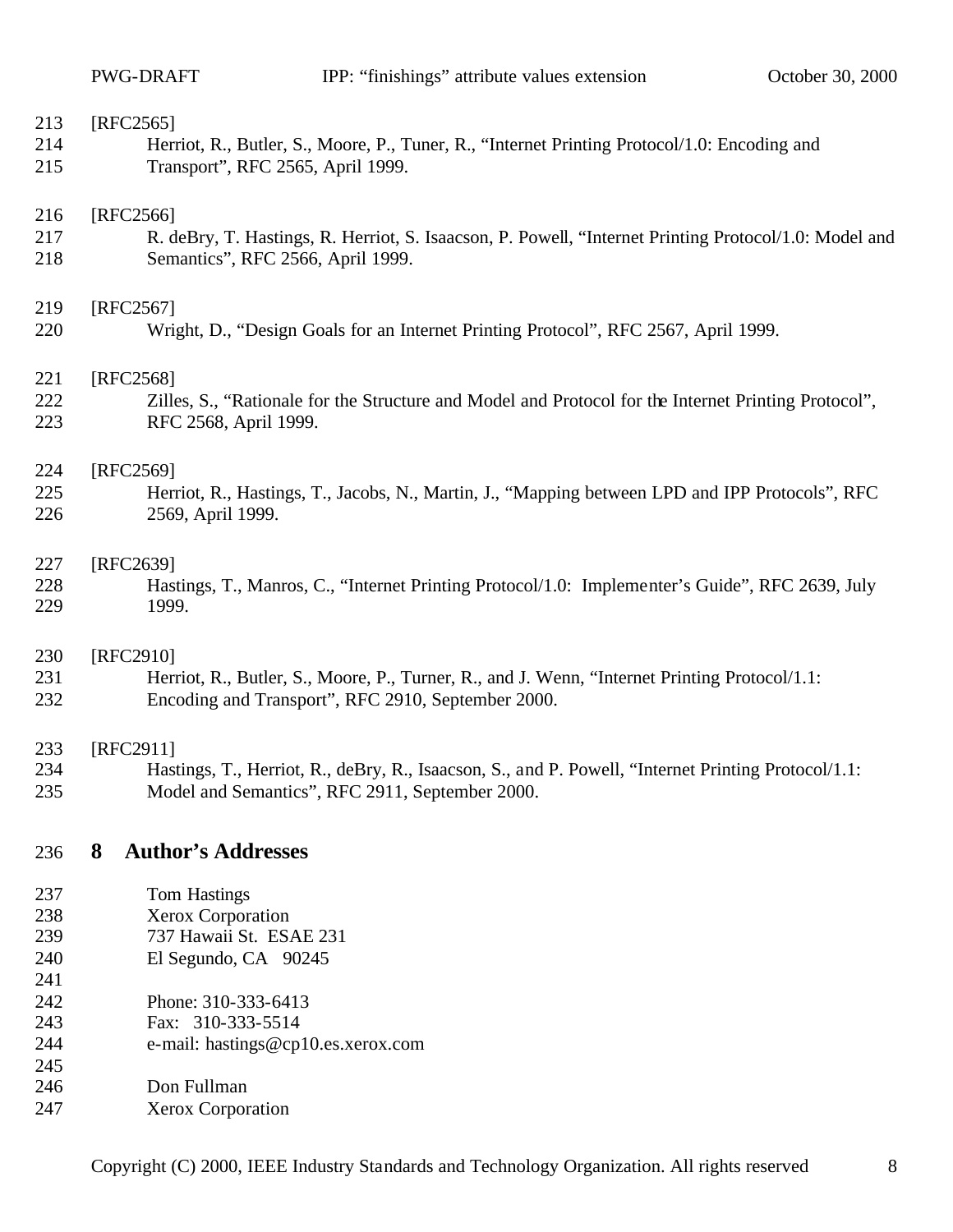| 248 | 737 Hawaii St. ESAE 231                                                                                                                                                                                                      |                                         |  |  |  |
|-----|------------------------------------------------------------------------------------------------------------------------------------------------------------------------------------------------------------------------------|-----------------------------------------|--|--|--|
| 249 | El Segundo, CA 90245                                                                                                                                                                                                         |                                         |  |  |  |
| 250 |                                                                                                                                                                                                                              |                                         |  |  |  |
| 251 | Phone: 310-333-8342                                                                                                                                                                                                          |                                         |  |  |  |
| 252 | Fax: 310-333-5514                                                                                                                                                                                                            |                                         |  |  |  |
| 253 | e-mail: dfullman@cp10.es.xerox.com                                                                                                                                                                                           |                                         |  |  |  |
| 254 |                                                                                                                                                                                                                              |                                         |  |  |  |
| 255 | IPP Web Page: http://www.pwg.org/ipp/                                                                                                                                                                                        |                                         |  |  |  |
| 256 | IPP Mailing List: ipp@pwg.org                                                                                                                                                                                                |                                         |  |  |  |
| 257 |                                                                                                                                                                                                                              |                                         |  |  |  |
| 258 | To subscribe to the ipp mailing list, send the following email:                                                                                                                                                              |                                         |  |  |  |
| 259 | 1) send it to majordomo@pwg.org                                                                                                                                                                                              |                                         |  |  |  |
| 260 | 2) leave the subject line blank                                                                                                                                                                                              |                                         |  |  |  |
| 261 | 3) put the following two lines in the message body:                                                                                                                                                                          |                                         |  |  |  |
| 262 | subscribe ipp                                                                                                                                                                                                                |                                         |  |  |  |
| 263 | end                                                                                                                                                                                                                          |                                         |  |  |  |
| 264 |                                                                                                                                                                                                                              |                                         |  |  |  |
| 265 | Implementers of this specification document are encouraged to join IPP Mailing List in order to participate<br>in any discussions of clarification issues and review of registration proposals for additional attributes and |                                         |  |  |  |
| 266 | values.                                                                                                                                                                                                                      |                                         |  |  |  |
|     |                                                                                                                                                                                                                              |                                         |  |  |  |
| 267 | Other Participants:                                                                                                                                                                                                          |                                         |  |  |  |
|     | Ron Bergman - Hitachi Koki Imaging Systems                                                                                                                                                                                   | Dan Calle - Digital Paper               |  |  |  |
|     | Weihai Chen - Microsoft                                                                                                                                                                                                      | Lee Farrell - Canon Information Systems |  |  |  |
|     | Satoshi Fujitani - Ricoh                                                                                                                                                                                                     | Roelof Hamberg - Océ                    |  |  |  |
|     | Tom Hastings - Xerox                                                                                                                                                                                                         | Bob Herriot - Xerox                     |  |  |  |
|     | David Kellerman - Northlake Software                                                                                                                                                                                         | Carl Kugler - IBM                       |  |  |  |
|     | Harry Lewis - IBM                                                                                                                                                                                                            | Carl-Uno Manros - Xerox                 |  |  |  |
|     | Satoshi Matsushita - Brother                                                                                                                                                                                                 | Ira McDonald - High North Inc.          |  |  |  |
|     | Hugo Parra, Novell<br>Paul Moore - Netreon<br>Gail Songer - Netreon<br>Stuart Rowley - Kyocera                                                                                                                               |                                         |  |  |  |
|     | Geoff Sorod - Software 2000                                                                                                                                                                                                  | Jerry Thrasher - Lexmark                |  |  |  |
|     | Shinichi Tsuruyama - Epson                                                                                                                                                                                                   | Atsushi Uchino - Epson                  |  |  |  |
|     | Shigeru Ueda - Canon                                                                                                                                                                                                         | William Wagner - NetSilicon/DPI         |  |  |  |
|     | Mark Vander Wiele - IBM                                                                                                                                                                                                      | Don Wright - Lexmark                    |  |  |  |

### **9 Appendix A: Summary of other IPP documents**

Mark Vander Wiele - IBM<br>
Michael Wu - Heidelberg Digital<br>
Peter Zehler - Xerox

The full set of IPP documents includes:

Michael Wu - Heidelberg Digital

- Design Goals for an Internet Printing Protocol [RFC2567]
- Rationale for the Structure and Model and Protocol for the Internet Printing Protocol [RFC2568]
- Internet Printing Protocol/1.1: Model and Semantics [RFC2911]
- Internet Printing Protocol/1.1: Encoding and Transport [RFC2910]
- Internet Printing Protocol/1.1: Implementer's Guide [IPP-IIG]
- Mapping between LPD and IPP Protocols [RFC2569]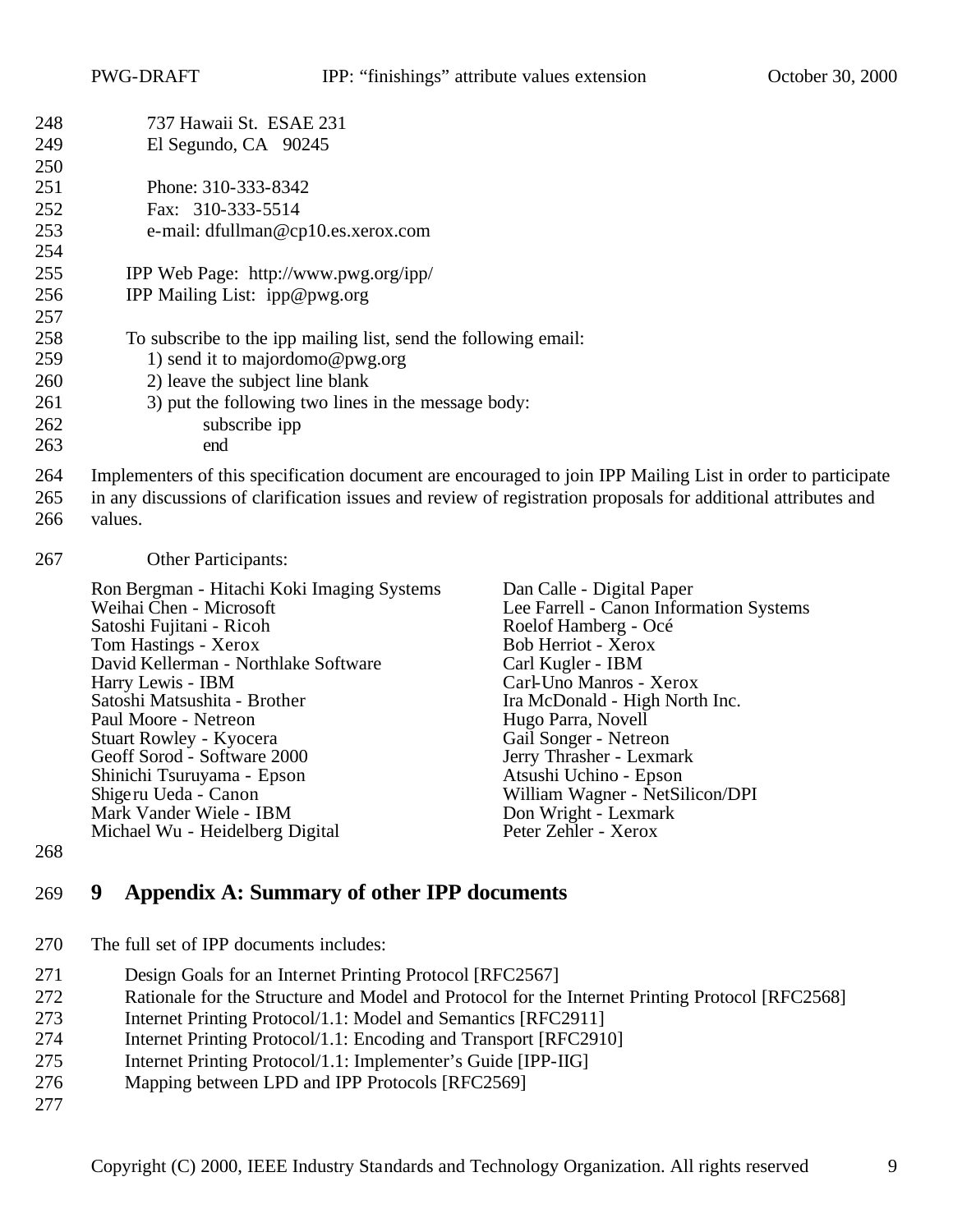The "Design Goals for an Internet Printing Protocol" document takes a broad look at distributed printing functionality, and it enumerates real-life scenarios that help to clarify the features that need to be included in a printing protocol for the Internet. It identifies requirements for three types of users: end users, operators, and administrators. It calls out a subset of end user requirements that are satisfied in IPP/1.0. A

few OPTIONAL operator operations have been added to IPP/1.1.

 The "Rationale for the Structure and Model and Protocol for the Internet Printing Protocol" document describes IPP from a high level view, defines a roadmap for the various documents that form the suite of IPP specification documents, and gives background and rationale for the IETF working group's major decisions.

 The "Internet Printing Protocol/1.1: Encoding and Transport" document is a formal mapping of the abstract operations and attributes defined in the model document onto HTTP/1.1 [RFC2616]. It defines the encoding rules for a new Internet MIME media type called "application/ipp". This document also defines the rules for transporting over HTTP a message body whose Content-Type is "application/ipp". This document defines a new scheme named 'ipp' for identifying IPP printers and jobs.

The "Internet Printing Protocol/1.1: Implementer's Guide" document gives insight and advice to

 implementers of IPP clients and IPP objects. It is intended to help them understand IPP/1.1 and some of the considerations that may assist them in the design of their client and/or IPP object implementations. For

example, a typical order of processing requests is given, including error checking. Motivation for some of

the specification decisions is also included.

 The "Mapping between LPD and IPP Protocols" document gives some advice to implementers of gateways between IPP and LPD (Line Printer Daemon) implementations.

## **10 Appendix B: Description of the IEEE Industry Standards and Technology (ISTO)**

The IEEE-ISTO is a not-for-profit corporation offering industry groups an innovative and flexible

operational forum and support services. The IEEE-ISTO provides a forum not only to develop standards,

but also to facilitate activities that support the implementation and acceptance of standards in the

marketplace. The organization is affiliated with the IEEE (http://www.ieee.org/) and the IEEE Standards

Association (http://standards.ieee.org/).

- For additional information regarding the IEEE-ISTO and its industry programs visit:
- 

http://www.ieee-isto.org.

## **11 Appendix C: Description of the IEEE-ISTO PWG**

The Printer Working Group (or PWG) is a Program of the IEEE Industry Standards and Technology

Organization (ISTO) with member organizations including printer manufacturers, print server developers,

operating system providers, network operating systems providers, network connectivity vendors, and print

management application developers. The group is chartered to make printers and the applications and